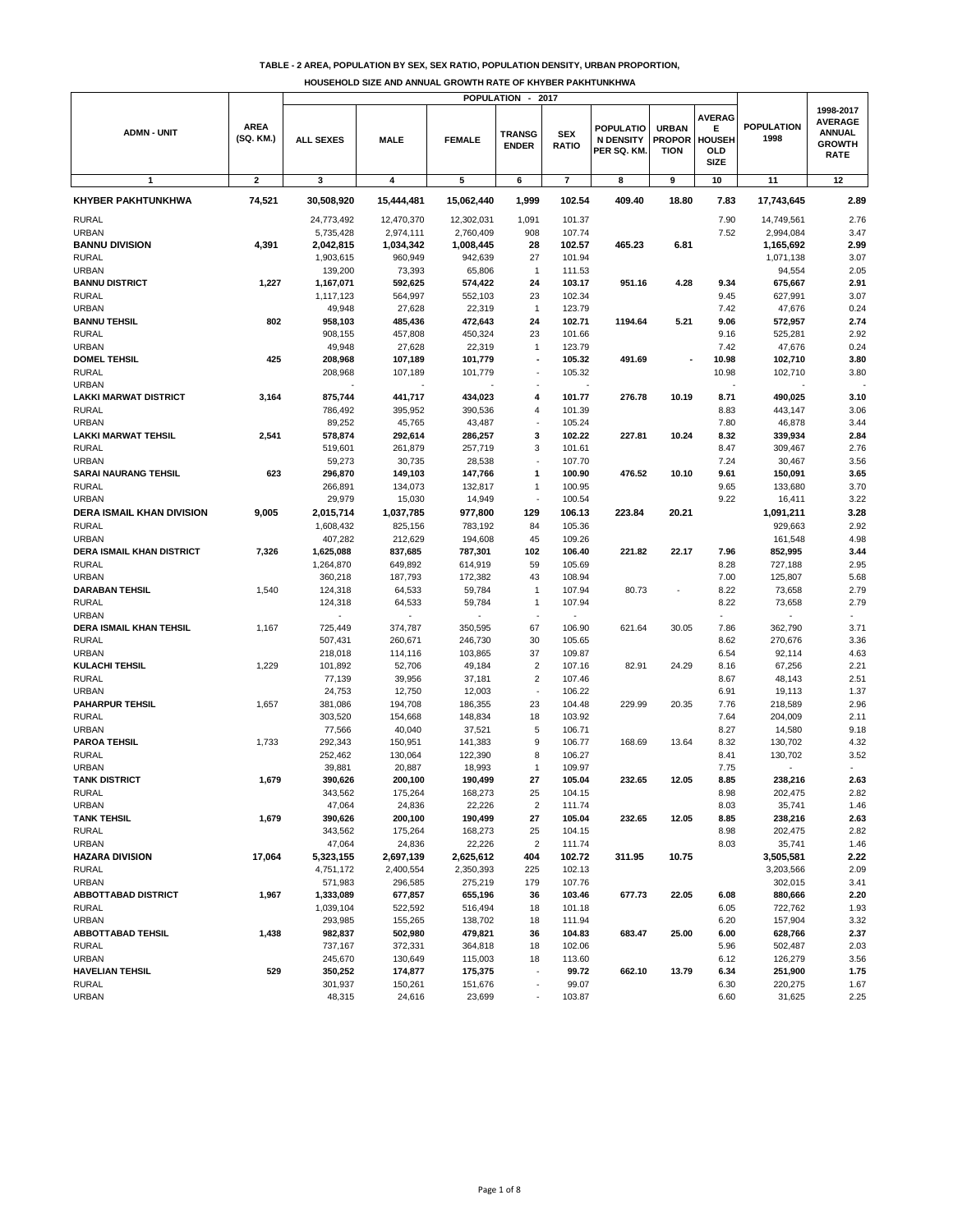|                                            |                          |                      |                    |                    | <b>POPULATION -</b>           | 2017                       |                                              |                                              |                                                           |                           |                                                                              |  |
|--------------------------------------------|--------------------------|----------------------|--------------------|--------------------|-------------------------------|----------------------------|----------------------------------------------|----------------------------------------------|-----------------------------------------------------------|---------------------------|------------------------------------------------------------------------------|--|
| <b>ADMN - UNIT</b>                         | <b>AREA</b><br>(SQ. KM.) | <b>ALL SEXES</b>     | <b>MALE</b>        | <b>FEMALE</b>      | <b>TRANSG</b><br><b>ENDER</b> | <b>SEX</b><br><b>RATIO</b> | POPULATIO<br><b>N DENSITY</b><br>PER SQ. KM. | <b>URBAN</b><br><b>PROPOR</b><br><b>TION</b> | <b>AVERAG</b><br>Е<br><b>HOUSEH</b><br>OLD<br><b>SIZE</b> | <b>POPULATION</b><br>1998 | 1998-2017<br><b>AVERAGE</b><br><b>ANNUAL</b><br><b>GROWTH</b><br><b>RATE</b> |  |
| $\mathbf{1}$                               | $\overline{\mathbf{2}}$  | 3                    | 4                  | 5                  | 6                             | $\overline{7}$             | 8                                            | 9                                            | 10                                                        | 11                        | 12                                                                           |  |
| <b>BATAGRAM DISTRICT</b>                   | 1,301                    | 476,749              | 238,402            | 238,312            | 35                            | 100.04                     | 366.45                                       | ÷,                                           | 6.88                                                      | 307,278                   | 2.33                                                                         |  |
| <b>RURAL</b>                               |                          | 476,749              | 238,402            | 238,312            | 35                            | 100.04                     |                                              |                                              | 6.88                                                      | 307,278                   | 2.33                                                                         |  |
| <b>URBAN</b><br><b>ALLAI TEHSIL</b>        | 804                      | 180,502              | 90,363             | 90,127             | 12                            | 100.26                     | 224.50                                       |                                              | 6.75                                                      | 121,652                   | 2.09                                                                         |  |
| <b>RURAL</b>                               |                          | 180,502              | 90,363             | 90,127             | 12                            | 100.26                     |                                              |                                              | 6.75                                                      | 121,652                   | 2.09                                                                         |  |
| <b>URBAN</b>                               |                          |                      |                    |                    |                               |                            |                                              |                                              |                                                           |                           |                                                                              |  |
| <b>BATAGRAM TEHSIL</b>                     | 497                      | 296,247              | 148,039            | 148,185            | 23                            | 99.90                      | 596.07                                       |                                              | 6.97                                                      | 185,626                   | 2.49                                                                         |  |
| <b>RURAL</b>                               |                          | 296,247              | 148,039            | 148,185            | 23                            | 99.90                      |                                              |                                              | 6.97                                                      | 185,626                   | 2.49                                                                         |  |
| <b>URBAN</b>                               |                          |                      |                    |                    |                               |                            |                                              |                                              |                                                           |                           |                                                                              |  |
| <b>HARIPUR DISTRICT</b><br><b>RURAL</b>    | 1,725                    | 1,001,515<br>868,415 | 498,202<br>430,407 | 503,266<br>437,991 | 47<br>17                      | 98.99<br>98.27             | 580.59                                       | 13.29                                        | 6.07<br>6.07                                              | 692,228<br>609,493        | 1.96<br>1.88                                                                 |  |
| <b>URBAN</b>                               |                          | 133,100              | 67,795             | 65,275             | 30                            | 103.86                     |                                              |                                              | 6.10                                                      | 82,735                    | 2.53                                                                         |  |
| <b>GHAZI TEHSIL</b>                        | 595                      | 144,917              | 72,137             | 72,780             | $\overline{\phantom{a}}$      | 99.12                      | 243.56                                       |                                              | 5.80                                                      | 113,049                   | 1.31                                                                         |  |
| <b>RURAL</b>                               |                          | 144,917              | 72,137             | 72,780             | ÷                             | 99.12                      |                                              |                                              | 5.80                                                      | 113,049                   | 1.31                                                                         |  |
| <b>URBAN</b>                               |                          |                      |                    |                    |                               |                            |                                              |                                              |                                                           |                           |                                                                              |  |
| <b>HARIPUR TEHSIL</b>                      | 1,130                    | 856,598              | 426,065            | 430,486            | 47                            | 98.97                      | 758.05                                       | 15.54                                        | 6.12                                                      | 579,179                   | 2.08                                                                         |  |
| <b>RURAL</b><br><b>URBAN</b>               |                          | 723,498<br>133,100   | 358,270<br>67,795  | 365,211<br>65,275  | 17<br>30                      | 98.10<br>103.86            |                                              |                                              | 6.12<br>6.10                                              | 496,444<br>82,735         | 2.00<br>2.53                                                                 |  |
| <b>MANSEHRA DISTRICT</b>                   | 4,125                    | 1,555,742            | 771,976            | 783,509            | 257                           | 98.53                      | 377.15                                       | 9.31                                         | 6.51                                                      | 978,157                   | 2.47                                                                         |  |
| <b>RURAL</b>                               |                          | 1,410,844            | 698,451            | 712,267            | 126                           | 98.06                      |                                              |                                              | 6.50                                                      | 916,781                   | 2.29                                                                         |  |
| <b>URBAN</b>                               |                          | 144,898              | 73,525             | 71,242             | 131                           | 103.20                     |                                              |                                              | 6.63                                                      | 61,376                    | 4.62                                                                         |  |
| <b>BALA KOT TEHSIL</b>                     | 2,376                    | 273,257              | 135,039            | 138,200            | 18                            | 97.71                      | 115.01                                       |                                              | 6.00                                                      | 214,630                   | 1.28                                                                         |  |
| <b>RURAL</b>                               |                          | 273,257              | 135,039            | 138,200            | 18                            | 97.71                      |                                              |                                              | 6.00                                                      | 214,630                   | 1.28                                                                         |  |
| <b>URBAN</b>                               |                          |                      |                    |                    | ÷,                            |                            |                                              |                                              | ÷,                                                        |                           |                                                                              |  |
| <b>MANSEHRA TEHSIL</b><br><b>RURAL</b>     | 1,340                    | 1,017,521<br>872,623 | 510,187<br>436,662 | 507,117<br>435,875 | 217<br>86                     | 100.61<br>100.18           | 759.34                                       | 14.24                                        | 6.53<br>6.51                                              | 574,975<br>513,599        | 3.04<br>2.82                                                                 |  |
| <b>URBAN</b>                               |                          | 144,898              | 73,525             | 71,242             | 131                           | 103.20                     |                                              |                                              | 6.63                                                      | 61,376                    | 4.62                                                                         |  |
| <b>OGHI TEHSIL</b>                         | 409                      | 264,964              | 126,750            | 138,192            | 22                            | 91.72                      | 647.83                                       |                                              | 7.06                                                      | 188,552                   | 1.80                                                                         |  |
| <b>RURAL</b>                               |                          | 264,964              | 126,750            | 138,192            | 22                            | 91.72                      |                                              |                                              | 7.06                                                      | 188,552                   | 1.80                                                                         |  |
| <b>URBAN</b>                               |                          |                      |                    |                    | ÷,                            |                            |                                              |                                              |                                                           |                           |                                                                              |  |
| <b>TORGHAR DISTRICT</b>                    | 454                      | 171,349              | 86,059             | 85,274             | 16                            | 100.92                     | 377.42                                       |                                              | 6.49                                                      | 174,682                   | $-0.10$                                                                      |  |
| <b>RURAL</b><br><b>URBAN</b>               |                          | 171,349              | 86,059             | 85,274             | 16                            | 100.92                     |                                              |                                              | 6.49                                                      | 174,682                   | $-0.10$                                                                      |  |
| <b>JUDBA TEHSIL</b>                        | 149                      | 96,888               | 49,459             | 47,419             | 10                            | 104.30                     | 650.26                                       |                                              | 6.47                                                      | 84,628                    | 0.71                                                                         |  |
| <b>RURAL</b>                               |                          | 96,888               | 49,459             | 47,419             | 10                            | 104.30                     |                                              |                                              | 6.47                                                      | 84,628                    | 0.71                                                                         |  |
| <b>URBAN</b>                               |                          |                      |                    |                    |                               |                            |                                              |                                              |                                                           |                           |                                                                              |  |
| <b>KHANDER TEHSIL</b>                      | 305                      | 74,461               | 36,600             | 37,855             | 6                             | 96.68                      | 244.13                                       |                                              | 6.51                                                      | 90,054                    | -0.99                                                                        |  |
| <b>RURAL</b><br><b>URBAN</b>               |                          | 74,461               | 36,600             | 37,855             | 6                             | 96.68                      |                                              |                                              | 6.51                                                      | 90,054                    | $-0.99$                                                                      |  |
| <b>KOHISTAN DISTRICT</b>                   | 7492                     | 784711               | 424643             | 360055             | 13                            | 117.94                     | 104.74                                       |                                              | 7.84                                                      | 472570                    | 2.70                                                                         |  |
| <b>RURAL</b>                               | 7492                     | 784711               | 424643             | 360055             | 13                            | 117.94                     | 104.74                                       |                                              | 7.84                                                      | 472570                    | 2.70                                                                         |  |
| <b>URBAN</b>                               |                          |                      |                    |                    |                               |                            |                                              |                                              |                                                           |                           |                                                                              |  |
| <b>DASSU SUB-DIVISION</b>                  |                          | 228350               | 123541             | 104801             | 8                             | 117.88                     |                                              |                                              | 8.28                                                      | 137519                    | 2.70                                                                         |  |
| <b>RURAL</b>                               |                          | 228350               | 123541             | 104801             | 8                             | 117.88                     |                                              |                                              | 8.28                                                      | 137519                    | 2.70                                                                         |  |
| <b>URBAN</b><br><b>KANDIA SUB-DIVISION</b> |                          | 77101                | 41799              | 35302              |                               | 118.40                     |                                              |                                              | 7.74                                                      | 46437                     | 2.70                                                                         |  |
| <b>RURAL</b>                               |                          | 77101                | 41799              | 35302              |                               | 118.40                     |                                              |                                              | 7.74                                                      | 46437                     | 2.70                                                                         |  |
| URBAN                                      |                          |                      |                    |                    |                               |                            |                                              |                                              |                                                           |                           |                                                                              |  |
| PALAS SUB-DIVISION                         |                          | 276325               | 149477             | 126843             | 5                             | 117.84                     |                                              |                                              | 7.64                                                      | 166403                    | 2.70                                                                         |  |
| <b>RURAL</b>                               |                          | 276325               | 149477             | 126843             | 5                             | 117.84                     |                                              |                                              | 7.64                                                      | 166403                    | 2.70                                                                         |  |
| <b>URBAN</b>                               |                          |                      |                    |                    | ÷,                            |                            |                                              |                                              |                                                           |                           |                                                                              |  |
| PATTAN SUB-DIVISION<br><b>RURAL</b>        |                          | 202935<br>202935     | 109826<br>109826   | 93109<br>93109     |                               | 117.95<br>117.95           |                                              |                                              | 7.70<br>7.70                                              | 122211<br>122211          | 2.70<br>2.70                                                                 |  |
| <b>URBAN</b>                               |                          |                      |                    |                    |                               |                            |                                              |                                              |                                                           |                           |                                                                              |  |
| <b>KOHAT DIVISION</b>                      | 7,013                    | 2,216,600            | 1,093,141          | 1,123,275          | 184                           | 97.32                      | 316.07                                       | 19.11                                        |                                                           | 1,307,969                 | 2.81                                                                         |  |
| <b>RURAL</b>                               |                          | 1,793,086            | 874,976            | 917,977            | 133                           | 95.32                      |                                              |                                              |                                                           | 1,063,946                 | 2.78                                                                         |  |
| <b>URBAN</b>                               |                          | 423,514              | 218,165            | 205,298            | 51                            | 106.27                     |                                              |                                              |                                                           | 244,023                   | 2.94                                                                         |  |
| <b>HANGU DISTRICT</b><br><b>RURAL</b>      | 1,097                    | 518,811<br>416,309   | 249,044<br>198,616 | 269,732<br>217,664 | 35<br>29                      | 92.33<br>91.25             | 472.94                                       | 19.76                                        | 10.29<br>10.44                                            | 314,529<br>250,312        | 2.66<br>2.71                                                                 |  |
| <b>URBAN</b>                               |                          | 102,502              | 50,428             | 52,068             | 6                             | 96.85                      |                                              |                                              | 9.73                                                      | 64,217                    | 2.49                                                                         |  |
| <b>HANGU TEHSIL</b>                        | 669                      | 270,399              | 129,825            | 140,553            | 21                            | 92.37                      | 404.18                                       | 18.05                                        | 10.07                                                     | 163,117                   | 2.69                                                                         |  |
| <b>RURAL</b>                               |                          | 221,598              | 106,089            | 115,490            | 19                            | 91.86                      |                                              |                                              | 10.24                                                     | 132,095                   | 2.76                                                                         |  |
| <b>URBAN</b>                               |                          | 48,801               | 23,736             | 25,063             | $\overline{\mathbf{c}}$       | 94.71                      |                                              |                                              | 9.40                                                      | 31,022                    | 2.41                                                                         |  |
| TALL TEHSIL                                | 428                      | 248,412              | 119,219            | 129,179            | 14                            | 92.29                      | 580.40                                       | 21.62                                        | 10.53                                                     | 151,412                   | 2.64                                                                         |  |
| <b>RURAL</b><br><b>URBAN</b>               |                          | 194,711<br>53,701    | 92,527<br>26,692   | 102,174<br>27,005  | 10<br>4                       | 90.56<br>98.84             |                                              |                                              | 10.67<br>10.06                                            | 118,217<br>33,195         | 2.66<br>2.56                                                                 |  |
|                                            |                          |                      |                    |                    |                               |                            |                                              |                                              |                                                           |                           |                                                                              |  |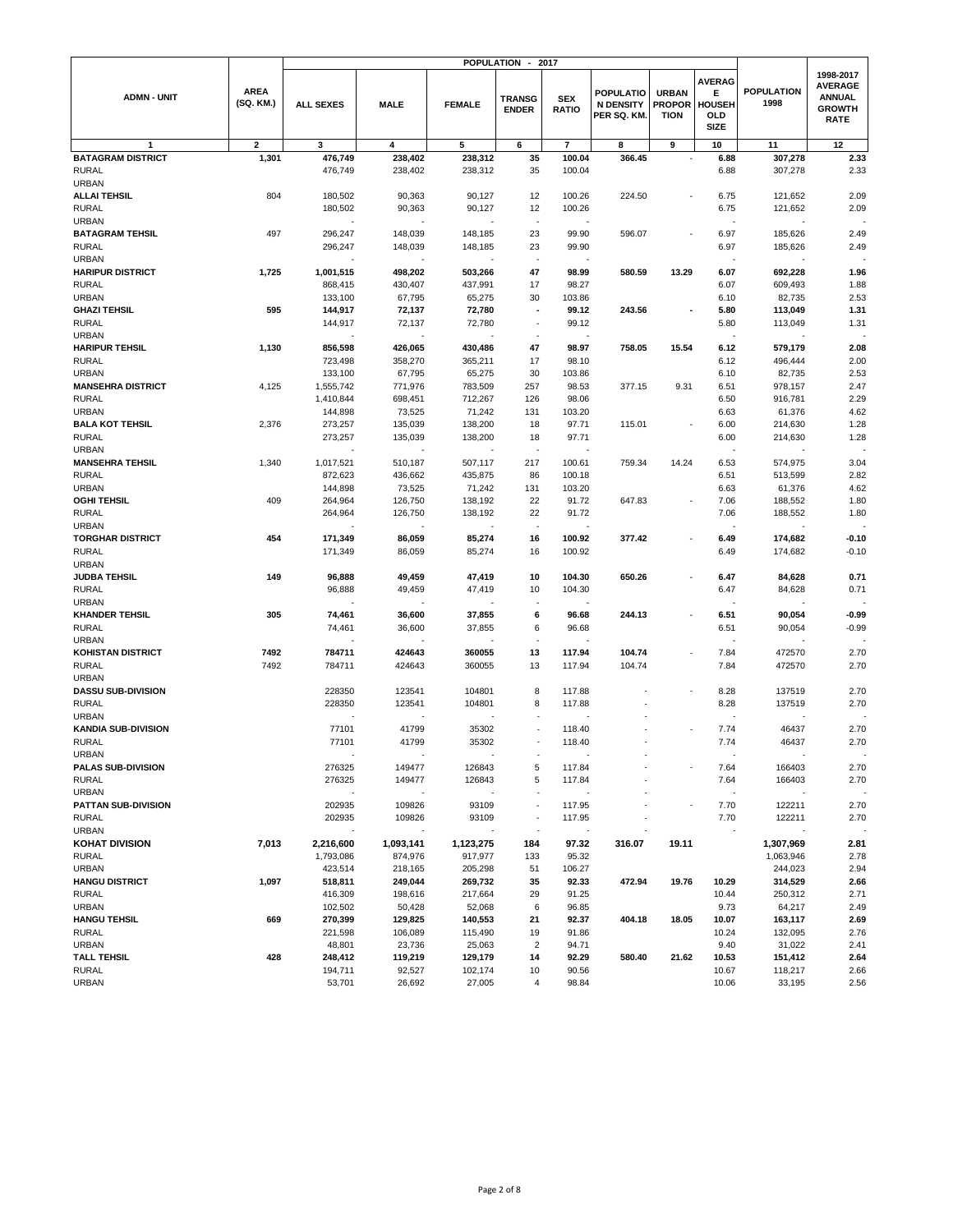|                                         |                          |                        |                      | <b>POPULATION</b>    | $\overline{\phantom{a}}$      | 2017                       |                                                    |                                              |                                                           |                           |                                                                              |
|-----------------------------------------|--------------------------|------------------------|----------------------|----------------------|-------------------------------|----------------------------|----------------------------------------------------|----------------------------------------------|-----------------------------------------------------------|---------------------------|------------------------------------------------------------------------------|
| <b>ADMN - UNIT</b>                      | <b>AREA</b><br>(SQ. KM.) | <b>ALL SEXES</b>       | <b>MALE</b>          | <b>FEMALE</b>        | <b>TRANSG</b><br><b>ENDER</b> | <b>SEX</b><br><b>RATIO</b> | <b>POPULATIO</b><br><b>N DENSITY</b><br>PER SQ. KM | <b>URBAN</b><br><b>PROPOR</b><br><b>TION</b> | <b>AVERAG</b><br>Е<br><b>HOUSEH</b><br>OLD<br><b>SIZE</b> | <b>POPULATION</b><br>1998 | 1998-2017<br><b>AVERAGE</b><br><b>ANNUAL</b><br><b>GROWTH</b><br><b>RATE</b> |
| 1                                       | $\overline{2}$           | 3                      | 4                    | 5                    | 6                             | $\overline{7}$             | 8                                                  | 9                                            | 10                                                        | 11                        | 12                                                                           |
| <b>KOHAT DISTRICT</b>                   | 2,545                    | 992,427                | 495,782              | 496,539              | 106                           | 99.85                      | 389.95                                             | 27.20                                        | 8.00                                                      | 562,644                   | 3.03                                                                         |
| <b>RURAL</b>                            |                          | 722,501                | 353,672              | 368,767              | 62                            | 95.91                      |                                                    |                                              | 8.29                                                      | 410,731                   | 3.01                                                                         |
| <b>URBAN</b>                            |                          | 269,926                | 142,110              | 127,772              | 44                            | 111.22                     |                                                    |                                              | 7.31                                                      | 151,913                   | 3.07                                                                         |
| KOHAT TEHSIL                            | 1,414                    | 848,997                | 424,432              | 424,465              | 100                           | 99.99                      | 600.42                                             | 26.92                                        | 8.15                                                      | 470,648                   | 3.15                                                                         |
| <b>RURAL</b>                            |                          | 620,442                | 303,288              | 317,098              | 56                            | 95.64                      |                                                    |                                              | 8.48                                                      | 344,021                   | 3.15                                                                         |
| <b>URBAN</b>                            |                          | 228,555                | 121,144              | 107,367              | 44                            | 112.83                     |                                                    |                                              | 7.34                                                      | 126,627                   | 3.15                                                                         |
| <b>LACHI TEHSIL</b>                     | 1,131                    | 143,430                | 71,350               | 72,074               | 6                             | 99.00                      | 126.82                                             | 28.84                                        | 7.26                                                      | 91,996                    | 2.36                                                                         |
| <b>RURAL</b>                            |                          | 102,059                | 50,384               | 51,669               | 6                             | 97.51                      |                                                    |                                              | 7.31                                                      | 66,710                    | 2.26                                                                         |
| <b>URBAN</b><br><b>KARAK DISTRICT</b>   |                          | 41,371                 | 20,966               | 20,405               | 43                            | 102.75                     |                                                    |                                              | 7.13                                                      | 25,286                    | 2.62<br>2.62                                                                 |
| <b>RURAL</b>                            | 3,371                    | 705,362<br>654,276     | 348,315<br>322,688   | 357,004<br>331,546   | 42                            | 97.57<br>97.33             | 209.24                                             | 7.24                                         | 9.38<br>9.38                                              | 430,796<br>402,903        | 2.58                                                                         |
| <b>URBAN</b>                            |                          | 51,086                 | 25,627               | 25,458               | $\mathbf{1}$                  | 100.66                     |                                                    |                                              | 9.31                                                      | 27,893                    | 3.23                                                                         |
| <b>BANDA DAUD SHAH TEHSIL</b>           | 1,465                    | 155,482                | 75,250               | 80,221               | 11                            | 93.80                      | 106.13                                             |                                              | 9.03                                                      | 98,626                    | 2.42                                                                         |
| <b>RURAL</b>                            |                          | 155,482                | 75,250               | 80,221               | 11                            | 93.80                      |                                                    |                                              | 9.03                                                      | 98,626                    | 2.42                                                                         |
| <b>URBAN</b>                            |                          |                        |                      |                      | ÷,                            |                            |                                                    |                                              | $\sim$                                                    |                           |                                                                              |
| <b>KARAK TEHSIL</b>                     | 1,299                    | 292,829                | 143,957              | 148,851              | 21                            | 96.71                      | 225.43                                             | 17.45                                        | 9.17                                                      | 175,758                   | 2.72                                                                         |
| <b>RURAL</b>                            |                          | 241,743                | 118,330              | 123,393              | 20                            | 95.90                      |                                                    |                                              | 9.14                                                      | 147,865                   | 2.62                                                                         |
| <b>URBAN</b>                            |                          | 51,086                 | 25,627               | 25,458               | $\overline{1}$                | 100.66                     |                                                    |                                              | 9.31                                                      | 27,893                    | 3.23                                                                         |
| <b>TAKHT-E-NASRATI TEHSIL</b>           | 607                      | 257,051                | 129,108              | 127,932              | 11                            | 100.92                     | 423.48                                             |                                              | 9.87                                                      | 156,412                   | 2.64                                                                         |
| <b>RURAL</b>                            |                          | 257,051                | 129,108              | 127,932              | 11                            | 100.92                     |                                                    |                                              | 9.87                                                      | 156,412                   | 2.64                                                                         |
| <b>URBAN</b>                            |                          |                        |                      |                      |                               |                            |                                                    |                                              |                                                           |                           |                                                                              |
| <b>MARDAN DIVISION</b>                  | 3,175                    | 3,998,876              | 2,016,950            | 1,981,765            | 161                           | 101.78                     | 1.259.49                                           | 17.91                                        |                                                           | 2,486,904                 | 2.53                                                                         |
| <b>RURAL</b>                            |                          | 3,282,690              | 1,654,540            | 1,628,068            | 82                            | 101.63                     |                                                    |                                              |                                                           | 2,012,562                 | 2.60                                                                         |
| <b>URBAN</b>                            |                          | 716,186                | 362,410              | 353,697              | 79                            | 102.46                     |                                                    |                                              |                                                           | 474,342                   | 2.19                                                                         |
| <b>MARDAN DISTRICT</b><br><b>RURAL</b>  | 1,632                    | 2,373,399<br>1,933,177 | 1,201,122<br>975,398 | 1,172,215<br>957,771 | 62<br>8                       | 102.47<br>101.84           | 1454.29                                            | 18.55                                        | 7.57<br>7.62                                              | 1,460,100<br>1,164,972    | 2.59<br>2.70                                                                 |
| <b>URBAN</b>                            |                          | 440,222                | 225,724              | 214,444              | 54                            | 105.26                     |                                                    |                                              | 7.36                                                      | 295,128                   | 2.12                                                                         |
| <b>KATLANG TEHSIL</b>                   | 422                      | 343,225                | 171,021              | 172,202              | $\overline{\mathbf{2}}$       | 99.31                      | 813.33                                             |                                              | 8.14                                                      | 221,546                   | 2.33                                                                         |
| <b>RURAL</b>                            |                          | 343,225                | 171,021              | 172,202              | $\overline{2}$                | 99.31                      |                                                    |                                              | 8.14                                                      | 221,546                   | 2.33                                                                         |
| <b>URBAN</b>                            |                          |                        |                      |                      | $\sim$                        |                            |                                                    |                                              |                                                           |                           |                                                                              |
| <b>MARDAN TEHSIL</b>                    | 857                      | 1,403,002              | 709,607              | 693,339              | 56                            | 102.35                     | 1637.11                                            | 25.59                                        | 7.82                                                      | 864,017                   | 2.58                                                                         |
| <b>RURAL</b>                            |                          | 1,043,978              | 525,399              | 518,577              | $\sqrt{2}$                    | 101.32                     |                                                    |                                              | 7.82                                                      | 618,091                   | 2.79                                                                         |
| <b>URBAN</b>                            |                          | 359,024                | 184,208              | 174,762              | 54                            | 105.41                     |                                                    |                                              | 7.83                                                      | 245,926                   | 2.01                                                                         |
| <b>TAKHT BHAI TEHSIL</b>                | 353                      | 627,172                | 320,494              | 306,674              | $\overline{4}$                | 104.51                     | 1776.69                                            | 12.95                                        | 6.82                                                      | 374,537                   | 2.75                                                                         |
| <b>RURAL</b><br><b>URBAN</b>            |                          | 545,974                | 278,978              | 266,992              | $\overline{4}$                | 104.49<br>104.62           |                                                    |                                              | 7.00<br>5.85                                              | 325,335                   | 2.76<br>2.67                                                                 |
| <b>SWABI DISTRICT</b>                   | 1,543                    | 81,198<br>1,625,477    | 41,516<br>815,828    | 39,682<br>809,550    | 99                            | 100.78                     | 1053.45                                            | 16.98                                        | 7.56                                                      | 49,202<br>1,026,804       | 2.44                                                                         |
| <b>RURAL</b>                            |                          | 1,349,513              | 679,142              | 670,297              | 74                            | 101.32                     |                                                    |                                              | 7.58                                                      | 847,590                   | 2.47                                                                         |
| <b>URBAN</b>                            |                          | 275,964                | 136,686              | 139,253              | 25                            | 98.16                      |                                                    |                                              | 7.43                                                      | 179,214                   | 2.29                                                                         |
| <b>LAHOR TEHSIL</b>                     | 318                      | 305,782                | 154,603              | 151,162              | 17                            | 102.28                     | 961.58                                             | 13.51                                        | 7.71                                                      | 187,558                   | 2.60                                                                         |
| <b>RURAL</b>                            |                          | 264,463                | 134,329              | 130,119              | 15                            | 103.24                     |                                                    |                                              | 7.73                                                      | 159,697                   | 2.69                                                                         |
| <b>URBAN</b>                            |                          | 41,319                 | 20,274               | 21,043               | $\overline{2}$                | 96.35                      |                                                    |                                              | 7.59                                                      | 27,861                    | 2.09                                                                         |
| <b>RAZAR TEHSIL</b>                     | 418                      | 584,876                | 290,746              | 294,111              | 19                            | 98.86                      | 1399.22                                            | 4.48                                         | 7.64                                                      | 376,106                   | 2.35                                                                         |
| <b>RURAL</b>                            |                          | 558,662                | 277,621              | 281,022              | 19                            | 98.79                      |                                                    |                                              | 7.67                                                      | 358,024                   | 2.37                                                                         |
| <b>URBAN</b>                            |                          | 26,214                 | 13,125               | 13,089               | $\mathbf 0$                   | 100.28                     |                                                    |                                              | 7.19                                                      | 18,082                    | 1.97                                                                         |
| <b>SWABI TEHSIL</b><br><b>RURAL</b>     | 389                      | 406,321                | 199,677              | 206,612              | 32<br>12                      | 96.64                      | 1044.53                                            | 38.25                                        | 7.65<br>7.75                                              | 258,006                   | 2.41<br>2.56                                                                 |
| URBAN                                   |                          | 250,916                | 123,384<br>76,293    | 127,520<br>79,092    | 20                            | 96.76                      |                                                    |                                              | 7.49                                                      | 155,193<br>102,813        | 2.19                                                                         |
| <b>TOPI TEHSIL</b>                      | 418                      | 155,405<br>328,498     | 170,802              | 157,665              | 31                            | 96.46<br>108.33            | 785.88                                             | 16.14                                        | 7.17                                                      | 205,134                   | 2.50                                                                         |
| <b>RURAL</b>                            |                          | 275,472                | 143,808              | 131,636              | 28                            | 109.25                     |                                                    |                                              | 7.15                                                      | 174,676                   | 2.42                                                                         |
| <b>URBAN</b>                            |                          | 53,026                 | 26,994               | 26,029               | 3                             | 103.71                     |                                                    |                                              | 7.28                                                      | 30,458                    | 2.96                                                                         |
| PESHAWAR DIVISION                       | 4,001                    | 7,399,153              | 3,798,691            | 3,599,700            | 762                           | 105.53                     | 1,849.33                                           | 34.86                                        |                                                           | 3,923,588                 | 3.39                                                                         |
| <b>RURAL</b>                            |                          | 4,819,591              | 2,450,672            | 2,368,629            | 290                           | 103.46                     |                                                    |                                              |                                                           | 2,520,891                 | 3.46                                                                         |
| <b>URBAN</b>                            |                          | 2,579,562              | 1,348,019            | 1,231,071            | 472                           | 109.50                     |                                                    |                                              |                                                           | 1,402,697                 | 3.25                                                                         |
| <b>CHARSADDA DISTRICT</b>               | 996                      | 1,610,960              | 817,651              | 793,298              | 11                            | 103.07                     | 1617.43                                            | 16.77                                        | 7.30                                                      | 1,022,364                 | 2.42                                                                         |
| <b>RURAL</b>                            |                          | 1,340,756              | 678,713              | 662,036              | $\overline{7}$                | 102.52                     |                                                    |                                              | 7.33                                                      | 829,513                   | 2.55                                                                         |
| <b>URBAN</b><br><b>CHARSADDA TEHSIL</b> | 445                      | 270,204<br>804,843     | 138,938<br>410,974   | 131,262<br>393,865   | 4<br>4                        | 105.85<br>104.34           | 1808.64                                            | 18.12                                        | 7.15<br>7.30                                              | 192,851<br>527,152        | 1.79<br>2.25                                                                 |
| <b>RURAL</b>                            |                          | 659,042                | 336,077              | 322,964              | 1                             | 104.06                     |                                                    |                                              | 7.37                                                      | 415,086                   | 2.46                                                                         |
| <b>URBAN</b>                            |                          | 145,801                | 74,897               | 70,901               | 3                             | 105.64                     |                                                    |                                              | 7.01                                                      | 112,066                   | 1.39                                                                         |
| <b>SHABQADAR TEHSIL</b>                 | 204                      | 379,952                | 191,741              | 188,210              | 1                             | 101.88                     | 1862.51                                            | 24.08                                        | 7.54                                                      | 240,751                   | 2.43                                                                         |
| <b>RURAL</b>                            |                          | 288,462                | 144,441              | 144,021              |                               | 100.29                     |                                                    |                                              | 7.54                                                      | 185,312                   | 2.35                                                                         |
| <b>URBAN</b>                            |                          | 91,490                 | 47,300               | 44,189               | 1                             | 107.04                     |                                                    |                                              | 7.55                                                      | 55,439                    | 2.67                                                                         |
| <b>TANGI TEHSIL</b>                     | 347                      | 426,165                | 214,936              | 211,223              | 6                             | 101.76                     | 1228.14                                            | 7.72                                         | 7.10                                                      | 254,461                   | 2.75                                                                         |
| <b>RURAL</b>                            |                          | 393,252                | 198,195              | 195,051              | 6                             | 101.61                     |                                                    |                                              | 7.13                                                      | 229,115                   | 2.88                                                                         |
| <b>URBAN</b>                            |                          | 32,913                 | 16,741               | 16,172               |                               | 103.52                     |                                                    |                                              | 6.78                                                      | 25,346                    | 1.38                                                                         |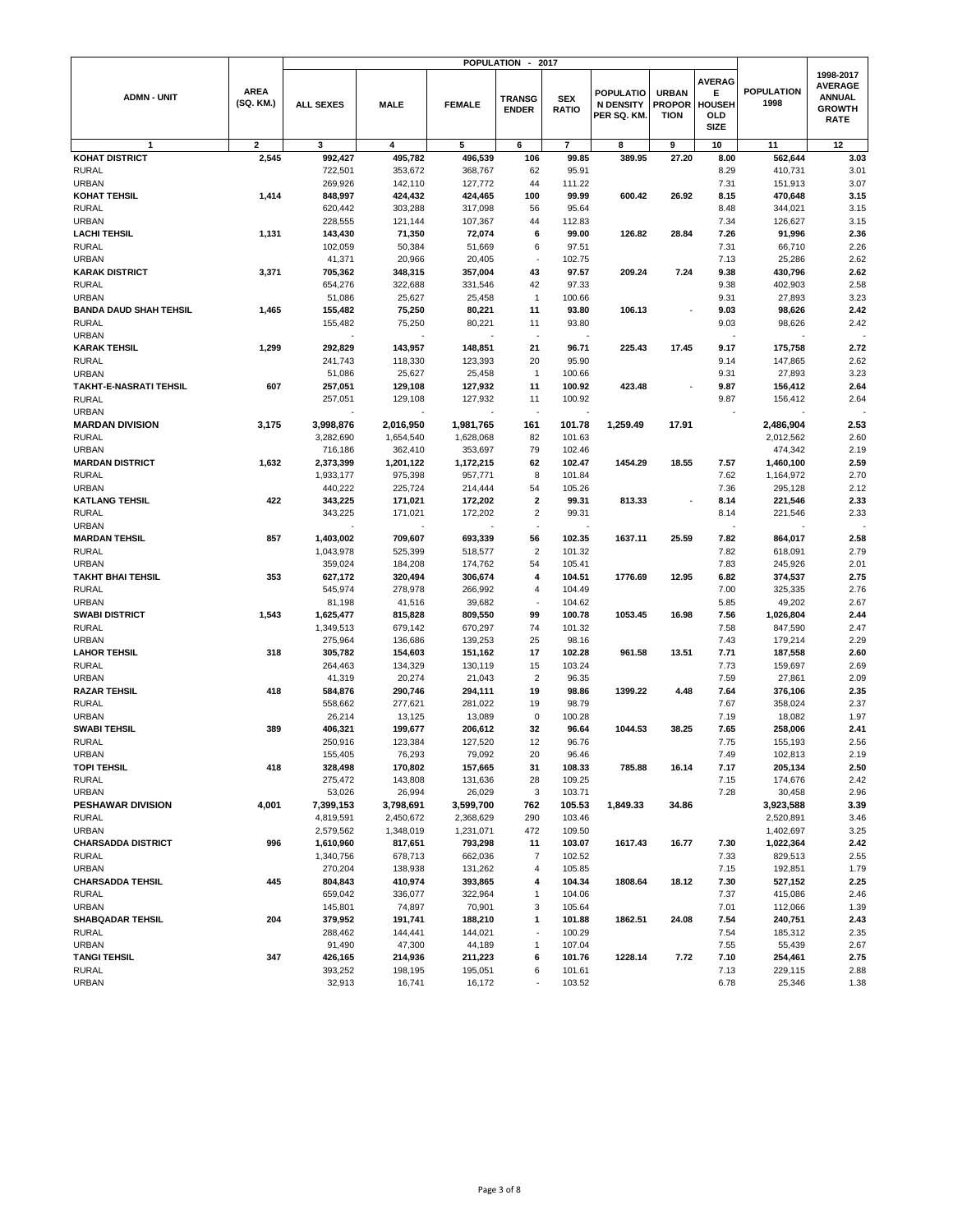|                                          |                          | <b>POPULATION</b><br>2017<br>$\overline{\phantom{a}}$ |                     |                     |                               |                            |                                             |                                              |                                                           |                           |                                                                              |
|------------------------------------------|--------------------------|-------------------------------------------------------|---------------------|---------------------|-------------------------------|----------------------------|---------------------------------------------|----------------------------------------------|-----------------------------------------------------------|---------------------------|------------------------------------------------------------------------------|
| <b>ADMN - UNIT</b>                       | <b>AREA</b><br>(SQ. KM.) | <b>ALL SEXES</b>                                      | <b>MALE</b>         | <b>FEMALE</b>       | <b>TRANSG</b><br><b>ENDER</b> | <b>SEX</b><br><b>RATIO</b> | POPULATIO<br><b>N DENSITY</b><br>PER SQ. KM | <b>URBAN</b><br><b>PROPOR</b><br><b>TION</b> | <b>AVERAG</b><br>Е<br><b>HOUSEH</b><br>OLD<br><b>SIZE</b> | <b>POPULATION</b><br>1998 | 1998-2017<br><b>AVERAGE</b><br><b>ANNUAL</b><br><b>GROWTH</b><br><b>RATE</b> |
| $\mathbf{1}$                             | 2                        | 3                                                     | 4                   | 5                   | 6                             | $\overline{7}$             | 8                                           | 9                                            | 10                                                        | 11                        | 12                                                                           |
| <b>NOWSHERA DISTRICT</b>                 | 1,748                    | 1,520,995                                             | 783,035             | 737,834             | 126                           | 106.13                     | 870.13                                      | 22.32                                        | 7.52                                                      | 874,373                   | 2.95                                                                         |
| <b>RURAL</b>                             |                          | 1,181,460                                             | 598,964             | 582,426             | 70                            | 102.84                     |                                             |                                              | 7.71                                                      | 647,343                   | 3.21                                                                         |
| <b>URBAN</b>                             |                          | 339,535                                               | 184,071             | 155,408             | 56                            | 118.44                     |                                             |                                              | 6.91                                                      | 227,030                   | 2.14                                                                         |
| <b>JEHANGIRA TEHSIL</b>                  | 718                      | 353,764                                               | 179,262             | 174,464             | 38                            | 102.75                     | 492.71                                      | 24.34                                        | 7.74                                                      | 208,704                   | 2.81                                                                         |
| <b>RURAL</b>                             |                          | 267,642                                               | 134,577             | 133,036             | 29                            | 101.16                     |                                             |                                              | 7.84                                                      | 158,059                   | 2.81                                                                         |
| <b>URBAN</b>                             |                          | 86,122                                                | 44,685              | 41,428              | 9                             | 107.86                     |                                             |                                              | 7.44                                                      | 50,645                    | 2.83                                                                         |
| <b>NOWSHERA TEHSIL</b>                   | 679                      | 728,815                                               | 383,065             | 345,678             | 72                            | 110.82                     | 1073.37                                     | 27.17                                        | 7.40                                                      | 419,549                   | 2.94                                                                         |
| <b>RURAL</b>                             |                          | 530,772                                               | 271,714             | 259,033             | 25                            | 104.90                     |                                             |                                              | 7.72                                                      | 274,317                   | 3.53                                                                         |
| <b>URBAN</b>                             |                          | 198,043                                               | 111,351             | 86,645              | 47                            | 128.51                     |                                             |                                              | 6.60                                                      | 145,232                   | 1.64                                                                         |
| <b>PABBI TEHSIL</b>                      | 351                      | 438,416                                               | 220,708             | 217,692             | 16                            | 101.39                     | 1249.05                                     | 12.63                                        | 7.55<br>7.60                                              | 246,120                   | 3.08                                                                         |
| <b>RURAL</b>                             |                          | 383,046                                               | 192,673             | 190,357             | 16                            | 101.22<br>102.56           |                                             |                                              | 7.27                                                      | 214,967                   | 3.08<br>3.07                                                                 |
| <b>URBAN</b><br><b>PESHAWAR DISTRICT</b> | 1,257                    | 55,370<br>4,267,198                                   | 28,035<br>2,198,005 | 27,335<br>2,068,568 | 625                           | 106.26                     | 3394.75                                     | 46.16                                        | 8.37                                                      | 31,153<br>2,026,851       | 3.99                                                                         |
| <b>RURAL</b>                             |                          | 2,297,375                                             | 1,172,995           | 1,124,167           | 213                           | 104.34                     |                                             |                                              | 8.74                                                      | 1,044,035                 | 4.23                                                                         |
| <b>URBAN</b>                             |                          | 1,969,823                                             | 1,025,010           | 944,401             | 412                           | 108.54                     |                                             |                                              | 7.97                                                      | 982,816                   | 3.72                                                                         |
| <b>PESHAWAR TEHSIL</b>                   | 1,257                    | 4,267,198                                             | 2,198,005           | 2,068,568           | 625                           | 106.26                     | 3394.75                                     | 46.16                                        | 8.37                                                      | 2,026,851                 | 3.99                                                                         |
| <b>RURAL</b>                             |                          | 2,297,375                                             | 1,172,995           | 1,124,167           | 213                           | 104.34                     |                                             |                                              | 8.74                                                      | 1,044,035                 | 4.23                                                                         |
| <b>URBAN</b>                             |                          | 1,969,823                                             | 1,025,010           | 944,401             | 412                           | 108.54                     |                                             |                                              | 7.97                                                      | 982,816                   | 3.72                                                                         |
| <b>MALAKAND DIVISION</b>                 | 29,872                   | 7,512,607                                             | 3,766,433           | 3,745,843           | 331                           | 100.55                     | 251.49                                      | 11.95                                        |                                                           | 4,262,700                 | 3.02                                                                         |
| <b>RURAL</b>                             |                          | 6,614,906                                             | 3,303,523           | 3,311,133           | 250                           | 99.77                      |                                             |                                              |                                                           | 3,947,795                 | 2.75                                                                         |
| <b>URBAN</b>                             |                          | 897,701                                               | 462,910             | 434,710             | 81                            | 106.49                     |                                             |                                              |                                                           | 314,905                   | 5.66                                                                         |
| <b>BUNER DISTRICT</b>                    | 1,865                    | 895,460                                               | 445,872             | 449,555             | 33                            | 99.18                      | 480.14                                      |                                              | 9.36                                                      | 506,048                   | 3.04                                                                         |
| <b>RURAL</b>                             |                          | 895,460                                               | 445,872             | 449,555             | 33                            | 99.18                      |                                             |                                              | 9.36                                                      | 506,048                   | 3.04                                                                         |
| <b>URBAN</b>                             |                          |                                                       |                     |                     |                               |                            |                                             |                                              |                                                           |                           |                                                                              |
| <b>DAGGAR TEHSIL</b>                     | 762                      | 354,809                                               | 176,595             | 178,195             | 19                            | 99.10                      | 465.63                                      |                                              | 10.12                                                     | 197,120                   | 3.14                                                                         |
| <b>RURAL</b>                             |                          | 354,809                                               | 176,595             | 178,195             | 19                            | 99.10                      |                                             |                                              | 10.12                                                     | 197,120                   | 3.14                                                                         |
| <b>URBAN</b>                             |                          |                                                       |                     |                     |                               |                            |                                             |                                              |                                                           |                           |                                                                              |
| <b>GAGRA TEHSIL</b>                      | 435                      | 269,971                                               | 134,468             | 135,495             | 8                             | 99.24                      | 620.62                                      |                                              | 9.59                                                      | 151,877                   | 3.07                                                                         |
| <b>RURAL</b>                             |                          | 269,971                                               | 134,468             | 135,495             | 8                             | 99.24                      |                                             |                                              | 9.59                                                      | 151,877                   | 3.07                                                                         |
| <b>URBAN</b>                             |                          |                                                       |                     |                     | ÷,                            |                            |                                             |                                              | $\sim$                                                    |                           |                                                                              |
| <b>KHADO KHEL TEHSIL</b>                 | 343                      | 118,072                                               | 58,013              | 60,056              | 3                             | 96.60                      | 344.23                                      |                                              | 8.16                                                      | 69,812                    | 2.80                                                                         |
| <b>RURAL</b>                             |                          | 118,072                                               | 58,013              | 60,056              | 3                             | 96.60                      |                                             |                                              | 8.16                                                      | 69,812                    | 2.80                                                                         |
| <b>URBAN</b>                             |                          |                                                       |                     |                     |                               |                            |                                             |                                              |                                                           |                           |                                                                              |
| <b>MANDANR TEHSIL</b>                    | 325                      | 152,608                                               | 76,796              | 75,809              | 3                             | 101.30                     | 469.56                                      |                                              | 8.52                                                      | 87,239                    | 2.98                                                                         |
| <b>RURAL</b>                             |                          | 152,608                                               | 76,796              | 75,809              | 3                             | 101.30                     |                                             |                                              | 8.52                                                      | 87,239                    | 2.98                                                                         |
| <b>URBAN</b><br><b>CHITRAL DISTRICT</b>  |                          |                                                       |                     |                     | 22                            | 101.68                     |                                             |                                              | 7.23                                                      |                           | 1.80                                                                         |
| <b>RURAL</b>                             | 14,850                   | 447,625<br>397,845                                    | 225,669<br>199,349  | 221,934<br>198,478  | 18                            | 100.44                     | 30.14                                       | 11.12                                        | 7.26                                                      | 318,689<br>288,067        | 1.71                                                                         |
| <b>URBAN</b>                             |                          | 49,780                                                | 26,320              | 23,456              | $\overline{4}$                | 112.21                     |                                             |                                              | 6.95                                                      | 30,622                    | 2.59                                                                         |
| <b>CHITRAL SUB-DIVISION</b>              | 6,458                    | 278,328                                               | 143,676             | 134,637             | 15                            | 106.71                     | 43.10                                       | 17.89                                        | 7.10                                                      | 184,874                   | 2.17                                                                         |
| <b>RURAL</b>                             |                          | 228,548                                               | 117,356             | 111,181             | 11                            | 105.55                     |                                             |                                              | 7.13                                                      | 154,252                   | 2.09                                                                         |
| <b>URBAN</b>                             |                          | 49,780                                                | 26,320              | 23,456              | 4                             | 112.21                     |                                             |                                              | 6.95                                                      | 30,622                    | 2.59                                                                         |
| <b>MASTUJ SUB-DIVISION</b>               | 8,392                    | 169,297                                               | 81,993              | 87,297              | $\overline{7}$                | 93.92                      | 20.17                                       |                                              | 7.45                                                      | 133,815                   | 1.24                                                                         |
| <b>RURAL</b>                             |                          | 169,297                                               | 81,993              | 87,297              | $\overline{7}$                | 93.92                      |                                             |                                              | 7.45                                                      | 133,815                   | 1.24                                                                         |
| <b>URBAN</b>                             |                          |                                                       |                     |                     |                               |                            |                                             |                                              |                                                           |                           |                                                                              |
| <b>SHANGLA DISTRICT</b>                  | 1,586                    | 759,609                                               | 386,082             | 373,508             | 19                            | 103.37                     | 478.95                                      | 0.00                                         | 8.44                                                      | 434,563                   | 2.98                                                                         |
| <b>RURAL</b>                             |                          | 759,609                                               | 386,082             | 373,508             | 19                            | 103.37                     |                                             |                                              | 8.44                                                      | 434,563                   | 2.98                                                                         |
| URBAN                                    |                          |                                                       |                     |                     |                               |                            |                                             |                                              |                                                           |                           |                                                                              |
| <b>ALPURI TEHSIL</b>                     | 1,105                    | 508,361                                               | 257,321             | 251,029             | 11                            | 102.51                     | 460.06                                      |                                              | 8.22                                                      | 297,718                   | 2.85                                                                         |
| <b>RURAL</b>                             |                          | 508,361                                               | 257,321             | 251,029             | 11                            | 102.51                     |                                             |                                              | 8.22                                                      | 297,718                   | 2.85                                                                         |
| <b>URBAN</b>                             |                          |                                                       |                     |                     | ÷,                            |                            |                                             |                                              |                                                           |                           |                                                                              |
| <b>BISHAM TEHSIL</b>                     | 184                      | 105,950                                               | 54,440              | 51,505              | 5                             | 105.70                     | 575.82                                      |                                              | 8.41                                                      | 57,739                    | 3.24                                                                         |
| <b>RURAL</b>                             |                          | 105,950                                               | 54,440              | 51,505              | 5                             | 105.70                     |                                             |                                              | 8.41                                                      | 57,739                    | 3.24                                                                         |
| <b>URBAN</b>                             |                          |                                                       |                     |                     |                               |                            |                                             |                                              |                                                           |                           |                                                                              |
| <b>PURAN TEHSIL</b>                      | 297                      | 145,298                                               | 74,321              | 70,974              | 3                             | 104.72                     | 489.22                                      | 0.00                                         | 9.38                                                      | 79,106                    | 3.25                                                                         |
| <b>RURAL</b>                             |                          | 145,298                                               | 74,321              | 70,974              | 3                             | 104.72                     |                                             |                                              | 9.38                                                      | 79,106                    | 3.25                                                                         |
| <b>URBAN</b>                             |                          |                                                       |                     |                     |                               |                            |                                             |                                              |                                                           |                           |                                                                              |
| <b>SWAT DISTRICT</b>                     | 5,337                    | 2,308,624                                             | 1,171,947           | 1,136,544           | 133                           | 103.11                     | 432.57                                      | 30.14                                        | 8.37                                                      | 1,257,602                 | 3.24                                                                         |
| <b>RURAL</b>                             |                          | 1,612,803                                             | 813,754             | 798,984             | 65                            | 101.85                     |                                             |                                              | 8.49                                                      | 1,083,734                 | 2.11                                                                         |
| <b>URBAN</b>                             |                          | 695,821                                               | 358,193             | 337,560             | 68                            | 106.11                     |                                             |                                              | 8.11                                                      | 173,868                   | 7.56                                                                         |
| <b>BABUZAI TEHSIL</b><br><b>RURAL</b>    | 297                      | 599,324<br>267,947                                    | 309,706<br>138,202  | 289,557<br>129,734  | 61                            | 106.96                     | 2017.93                                     | 55.29                                        | 8.08                                                      | 321,995<br>148,127        | 3.32                                                                         |
| <b>URBAN</b>                             |                          | 331,377                                               | 171,504             | 159,823             | 11<br>50                      | 106.53<br>107.31           |                                             |                                              | 8.17<br>8.01                                              | 173,868                   | 3.16<br>3.45                                                                 |
| <b>BARIKOT TEHSIL</b>                    | 419                      | 183,777                                               | 93,073              | 90,697              | 7                             | 102.62                     | 438.61                                      | 51.16                                        | 8.05                                                      | 99,975                    | 3.25                                                                         |
| <b>RURAL</b>                             |                          | 89,758                                                | 45,747              | 44,009              | $\overline{c}$                | 103.95                     |                                             |                                              | 8.26                                                      | 99,975                    | $-0.56$                                                                      |
| <b>URBAN</b>                             |                          | 94,019                                                | 47,326              | 46,688              | 5                             | 101.37                     |                                             |                                              | 7.86                                                      |                           |                                                                              |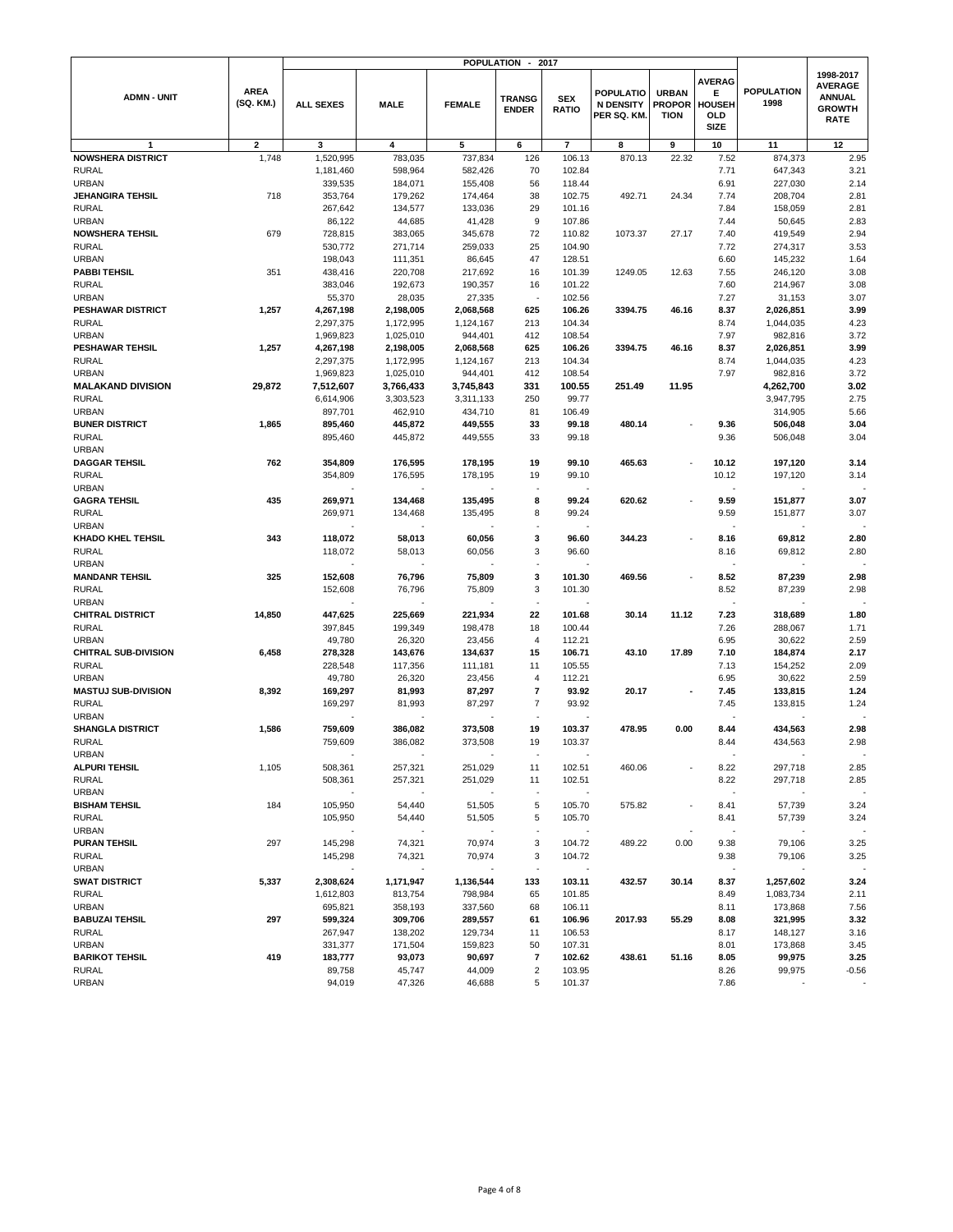|                                |                          |                  |             |               | POPULATION -                  | 2017                       |                                              |                                              |                                                           |                           |                                                                              |
|--------------------------------|--------------------------|------------------|-------------|---------------|-------------------------------|----------------------------|----------------------------------------------|----------------------------------------------|-----------------------------------------------------------|---------------------------|------------------------------------------------------------------------------|
| <b>ADMN - UNIT</b>             | <b>AREA</b><br>(SQ. KM.) | <b>ALL SEXES</b> | <b>MALE</b> | <b>FEMALE</b> | <b>TRANSG</b><br><b>ENDER</b> | <b>SEX</b><br><b>RATIO</b> | POPULATIO<br><b>N DENSITY</b><br>PER SQ. KM. | <b>URBAN</b><br><b>PROPOR</b><br><b>TION</b> | <b>AVERAG</b><br>Е<br><b>HOUSEH</b><br>OLD<br><b>SIZE</b> | <b>POPULATION</b><br>1998 | 1998-2017<br><b>AVERAGE</b><br><b>ANNUAL</b><br><b>GROWTH</b><br><b>RATE</b> |
| $\mathbf{1}$                   | $\overline{2}$           | 3                | 4           | 5             | 6                             | $\overline{7}$             | 8                                            | 9                                            | 10                                                        | 11                        | 12                                                                           |
| <b>BEHRAIN TEHSIL</b>          | 2,899                    | 248,422          | 127,882     | 120,520       | 20                            | 106.11                     | 85.69                                        | 24.91                                        | 8.26                                                      | 125,247                   | 3.66                                                                         |
| <b>RURAL</b>                   |                          | 186,533          | 96,057      | 90,460        | 16                            | 106.19                     |                                              |                                              | 8.39                                                      | 125,247                   | 2.11                                                                         |
| <b>URBAN</b>                   |                          | 61,889           | 31,825      | 30,060        | $\overline{4}$                | 105.87                     |                                              |                                              | 7.91                                                      |                           | 0.00                                                                         |
| <b>CHARBAGH TEHSIL</b>         | 161                      | 126,001          | 64,909      | 61,086        | 6                             | 106.26                     | 782.61                                       |                                              | 8.18                                                      | 73,682                    | 2.86                                                                         |
| <b>RURAL</b>                   |                          | 126,001          | 64,909      | 61,086        | 6                             | 106.26                     |                                              |                                              | 8.18                                                      | 73,682                    | 2.86                                                                         |
| <b>URBAN</b>                   |                          |                  |             |               |                               |                            |                                              |                                              |                                                           |                           |                                                                              |
| <b>KABAL TEHSIL</b>            | 485                      | 420,001          | 208,981     | 211,007       | 13                            | 99.04                      | 865.98                                       | 28.09                                        | 8.71                                                      | 244,142                   | 2.89                                                                         |
| <b>RURAL</b>                   |                          | 302,028          | 148,325     | 153,695       | 8                             | 96.51                      |                                              |                                              | 8.84                                                      | 244,142                   | 1.12                                                                         |
| <b>URBAN</b>                   |                          | 117,973          | 60,656      | 57,312        | 5                             | 105.83                     |                                              |                                              | 8.40                                                      |                           |                                                                              |
| KHAWAZAKHELA TEHSIL            | 392                      | 265,500          | 136,046     | 129,450       | 4                             | 105.10                     | 677.30                                       | 18.09                                        | 8.27                                                      | 141,193                   | 3.37                                                                         |
| <b>RURAL</b>                   |                          | 217,484          | 110,752     | 106,728       | $\overline{\mathbf{4}}$       | 103.77                     |                                              |                                              | 8.18                                                      | 141,193                   | 2.30                                                                         |
| <b>URBAN</b>                   |                          | 48,016           | 25,294      | 22,722        | $\Omega$                      | 111.32                     |                                              |                                              | 8.70                                                      |                           |                                                                              |
| <b>MATTA TEHSIL</b>            | 684                      | 465,599          | 231,350     | 234,227       | 22                            | 98.77                      | 680.70                                       | 9.14                                         | 8.80                                                      | 251,368                   | 3.29                                                                         |
| <b>RURAL</b>                   |                          | 423,052          | 209,762     | 213,272       | 18                            | 98.35                      |                                              |                                              | 8.85                                                      | 251,368                   | 2.77                                                                         |
| <b>URBAN</b>                   |                          | 42,547           | 21,588      | 20,955        | $\overline{4}$                | 103.02                     |                                              |                                              | 8.38                                                      |                           |                                                                              |
| <b>LOWER DIR DISTRICT</b>      | 1.583                    | 1,436,082        | 709,829     | 726,203       | 50                            | 97.75                      | 907.19                                       | 2.81                                         | 9.17                                                      | 779,056                   | 3.27                                                                         |
| <b>RURAL</b>                   |                          | 1,395,768        | 688,978     | 706,745       | 45                            | 97.49                      |                                              |                                              | 9.19                                                      | 734,721                   | 3.43                                                                         |
| <b>URBAN</b>                   |                          | 40,314           | 20,851      | 19,458        | 5                             | 107.16                     |                                              |                                              | 8.53                                                      | 44,335                    | $-0.50$                                                                      |
| <b>ADENZAI SUB-DIVISION</b>    | 372                      | 317,526          | 160,421     | 157,093       | 12                            | 102.12                     | 853.56                                       |                                              | 8.51                                                      | 168,830                   | 3.37                                                                         |
| <b>RURAL</b>                   |                          | 317,526          | 160,421     | 157,093       | 12                            | 102.12                     |                                              |                                              | 8.51                                                      | 168,830                   | 3.37                                                                         |
| <b>URBAN</b>                   |                          |                  |             |               |                               |                            |                                              |                                              |                                                           |                           |                                                                              |
| <b>LAL QILA SUB-DIVISION</b>   | 216                      | 219,567          | 102,554     | 117,009       | $\overline{4}$                | 87.65                      | 1016.51                                      |                                              | 8.79                                                      | 129,305                   | 2.82                                                                         |
| <b>RURAL</b>                   |                          | 219,567          | 102,554     | 117,009       | $\overline{4}$                | 87.65                      |                                              |                                              | 8.79                                                      | 129,305                   | 2.82                                                                         |
| <b>URBAN</b>                   |                          |                  |             |               |                               |                            |                                              |                                              |                                                           |                           |                                                                              |
| <b>SAMARBAGH SUB-DIVISION</b>  | 419                      | 378,004          | 190,905     | 187,088       | 11                            | 102.04                     | 902.16                                       |                                              | 10.17                                                     | 190,072                   | 3.68                                                                         |
| <b>RURAL</b>                   |                          | 378,004          | 190,905     | 187,088       | 11                            | 102.04                     |                                              |                                              | 10.17                                                     | 190,072                   | 3.68                                                                         |
| <b>URBAN</b>                   |                          |                  |             |               |                               |                            |                                              |                                              |                                                           |                           |                                                                              |
| <b>TEMERGARA SUB-DIVISION</b>  | 576                      | 520,985          | 255,949     | 265,013       | 23                            | 96.58                      | 904.49                                       | 7.74                                         | 9.12                                                      | 290,849                   | 3.11                                                                         |
| <b>RURAL</b>                   |                          | 480,671          | 235,098     | 245,555       | 18                            | 95.74                      |                                              |                                              | 9.18                                                      | 246,514                   | 3.57                                                                         |
| <b>URBAN</b>                   |                          | 40,314           | 20,851      | 19,458        | 5                             | 107.16                     |                                              |                                              | 8.53                                                      | 44,335                    | $-0.50$                                                                      |
| <b>UPPER DIR DISTRICT</b>      | 3,699                    | 947,401          | 466,594     | 480,766       | 41                            | 97.05                      | 256.12                                       | 4.65                                         | 7.86                                                      | 514,451                   | 3.26                                                                         |
| <b>RURAL</b>                   |                          | 903,301          | 443,933     | 459,329       | 39                            | 96.65                      |                                              |                                              | 7.90                                                      | 491,550                   | 3.25                                                                         |
| <b>URBAN</b>                   |                          | 44,100           | 22,661      | 21,437        | $\overline{2}$                | 105.71                     |                                              |                                              | 7.23                                                      | 22,901                    | 3.50                                                                         |
| DIR SUB-DIVISION               | 2,051                    | 439,525          | 218,086     | 221,423       | 16                            | 98.49                      | 214.30                                       | 10.03                                        | 7.93                                                      | 235,324                   | 3.34                                                                         |
| <b>RURAL</b>                   |                          | 395,425          | 195,425     | 199,986       | 14                            | 97.72                      |                                              |                                              | 8.01                                                      | 212,423                   | 3.32                                                                         |
| <b>URBAN</b>                   |                          | 44,100           | 22,661      | 21,437        | $\overline{2}$                | 105.71                     |                                              |                                              | 7.23                                                      | 22,901                    | 3.50                                                                         |
| SHARINGAL SUB-DIVISION         | 1,140                    | 185,121          | 91,723      | 93,392        | 6                             | 98.21                      | 162.39                                       |                                              | 7.47                                                      | 104,058                   | 3.07                                                                         |
| <b>RURAL</b>                   |                          | 185,121          | 91,723      | 93,392        | 6                             | 98.21                      |                                              |                                              | 7.47                                                      | 104,058                   | 3.07                                                                         |
| <b>URBAN</b>                   |                          |                  |             |               |                               |                            |                                              |                                              |                                                           |                           |                                                                              |
| <b>WARI SUB-DIVISION</b>       | 508                      | 322,755          | 156,785     | 165,951       | 19                            | 94.48                      | 635.34                                       |                                              | 8.01                                                      | 175,069                   | 3.27                                                                         |
| <b>RURAL</b>                   |                          | 322,755          | 156,785     | 165,951       | 19                            | 94.48                      |                                              |                                              | 8.01                                                      | 175,069                   | 3.27                                                                         |
| <b>URBAN</b>                   |                          |                  |             |               | $\sim$                        |                            |                                              |                                              |                                                           |                           |                                                                              |
| <b>MALAKAND PROTECTED AREA</b> | 952                      | 717,806          | 360,440     | 357,333       | 33                            | 100.87                     | 754.00                                       | 9.43                                         | 7.85                                                      | 452,291                   | 2.46                                                                         |
| <b>RURAL</b>                   |                          | 650,120          | 325,555     | 324,534       | 31                            | 100.31                     |                                              |                                              | 7.84                                                      | 409,112                   | 2.46                                                                         |
| <b>URBAN</b>                   |                          | 67,686           | 34,885      | 32,799        | $\overline{2}$                | 106.36                     |                                              |                                              | 7.93                                                      | 43,179                    | 2.39                                                                         |
| SAM RANI ZAI SUB-DIVISION      | 280                      | 303,644          | 152,141     | 151,491       | 12                            | 100.43                     | 1084.44                                      |                                              | 7.88                                                      | 191,996                   | 2.44                                                                         |
| <b>RURAL</b>                   |                          | 303,644          | 152,141     | 151,491       | 12                            | 100.43                     |                                              |                                              | 7.88                                                      | 191,996                   | 2.44                                                                         |
| <b>URBAN</b>                   |                          |                  |             |               |                               |                            |                                              |                                              |                                                           |                           |                                                                              |
| SWAT RANI ZAI SUB-DIVISION     | 672                      | 414,162          | 208,299     | 205,842       | 21                            | 101.19                     | 616.31                                       | 16.34                                        | 7.83                                                      | 260,295                   | 2.47                                                                         |
| <b>RURAL</b>                   |                          | 346,476          | 173,414     | 173,043       | 19                            | 100.21                     |                                              |                                              | 7.81                                                      | 217,116                   | 2.49                                                                         |
| <b>URBAN</b>                   |                          | 67,686           | 34,885      | 32,799        | $\overline{2}$                | 106.36                     |                                              |                                              | 7.93                                                      | 43,179                    | 2.39                                                                         |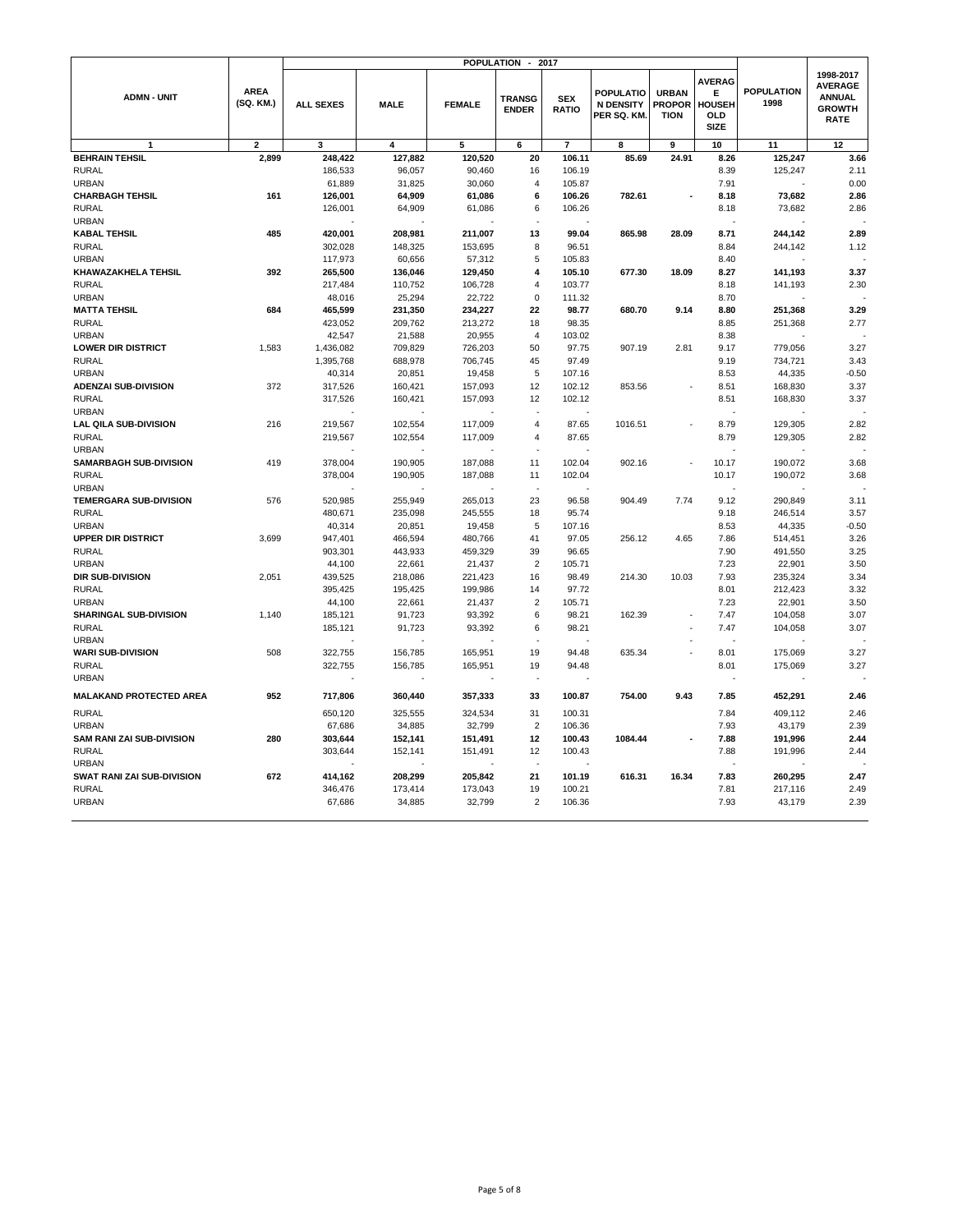|                    |                          |                  | <b>POPULATION</b><br>2017 |               |                               |                            |                                                                    |                             |                                                 |                           |                                                                              |  |
|--------------------|--------------------------|------------------|---------------------------|---------------|-------------------------------|----------------------------|--------------------------------------------------------------------|-----------------------------|-------------------------------------------------|---------------------------|------------------------------------------------------------------------------|--|
| <b>ADMN - UNIT</b> | <b>AREA</b><br>(SQ. KM.) | <b>ALL SEXES</b> | <b>MALE</b>               | <b>FEMALE</b> | <b>TRANSG</b><br><b>ENDER</b> | <b>SEX</b><br><b>RATIO</b> | <b>POPULATIO</b><br>N DENSITY PROPOR HOUSEH<br><b>IPER SQ. KM.</b> | <b>URBAN</b><br><b>TION</b> | <b>AVERAG</b><br>E<br><b>OLD</b><br><b>SIZE</b> | <b>POPULATION</b><br>1998 | 1998-2017<br><b>AVERAGE</b><br><b>ANNUAL</b><br><b>GROWTH</b><br><b>RATE</b> |  |
|                    |                          |                  |                           |               |                               |                            |                                                                    | Ω                           | 10                                              | 11                        | 12                                                                           |  |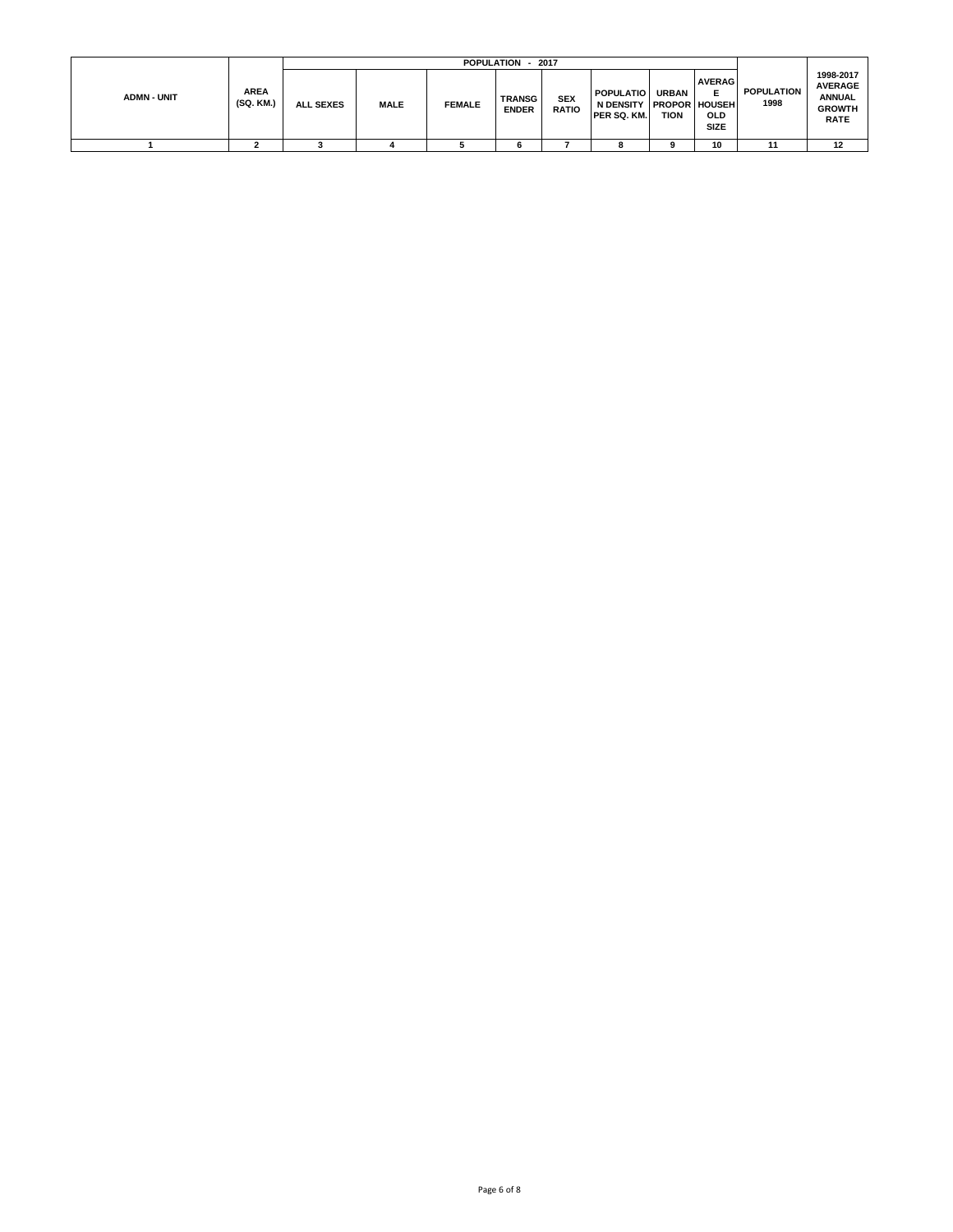|                    |                          |                  | POPULATION - 2017 |               |                               |                            |                                                            |                      |                                          |                           |                                                                              |  |
|--------------------|--------------------------|------------------|-------------------|---------------|-------------------------------|----------------------------|------------------------------------------------------------|----------------------|------------------------------------------|---------------------------|------------------------------------------------------------------------------|--|
| <b>ADMN - UNIT</b> | <b>AREA</b><br>(SQ. KM.) | <b>ALL SEXES</b> | <b>MALE</b>       | <b>FEMALE</b> | <b>TRANSG</b><br><b>ENDER</b> | <b>SEX</b><br><b>RATIO</b> | <b>POPULATIO</b><br>N DENSITY PROPOR HOUSEH<br>PER SQ. KM. | <b>URBAN</b><br>TION | <b>AVERAG</b><br>Е<br>OLD<br><b>SIZE</b> | <b>POPULATION</b><br>1998 | 1998-2017<br><b>AVERAGE</b><br><b>ANNUAL</b><br><b>GROWTH</b><br><b>RATE</b> |  |
|                    |                          |                  |                   |               |                               |                            |                                                            |                      | 10                                       | 11                        | 12                                                                           |  |